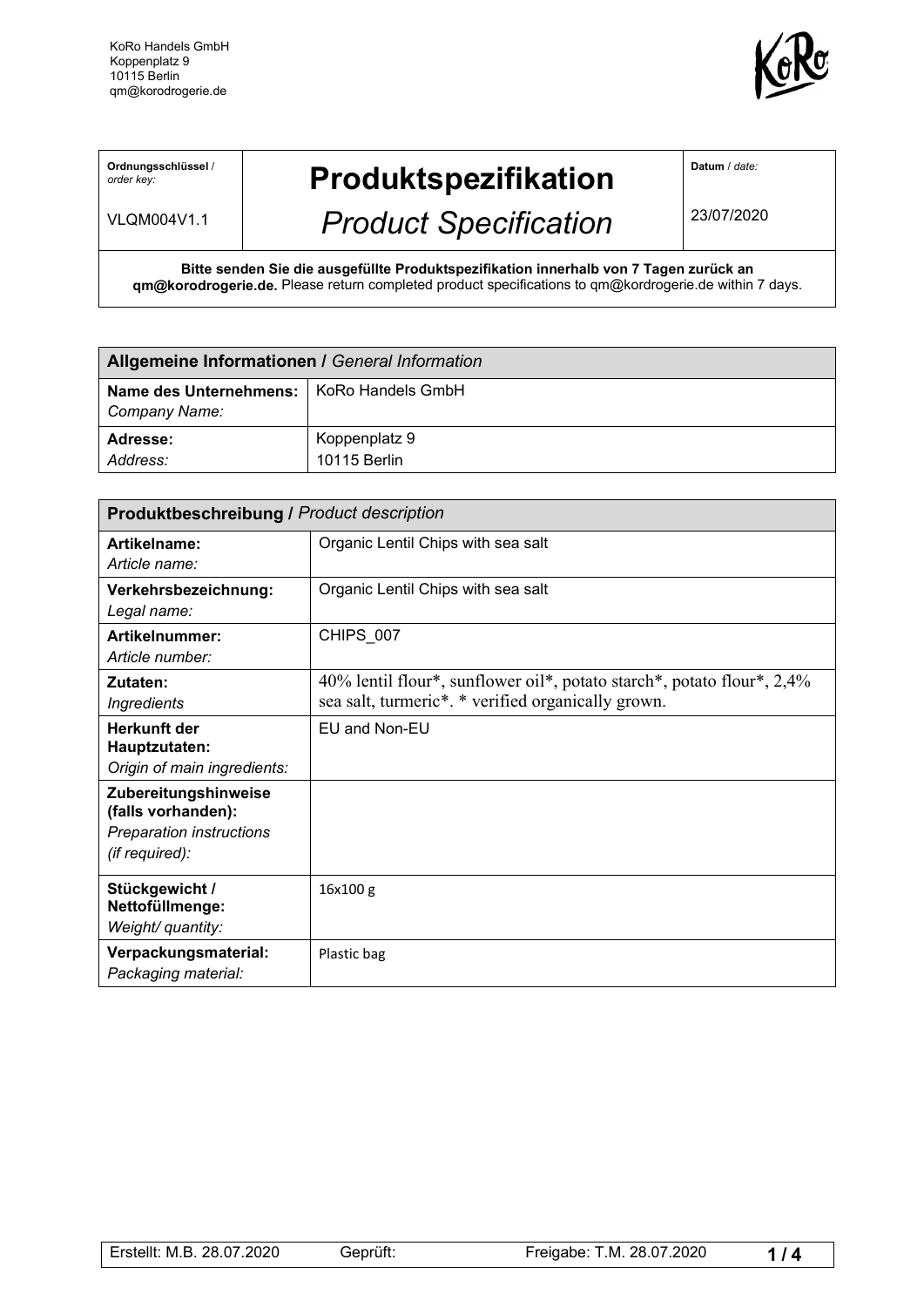

| <b>Produktbeschreibung / Product description</b>               |                                                                                                                                                                                                                                                                 |  |
|----------------------------------------------------------------|-----------------------------------------------------------------------------------------------------------------------------------------------------------------------------------------------------------------------------------------------------------------|--|
| <b>Besondere</b><br>Eigenschaften:<br>Special chrarcteristics: | x bio /organic (Öko-Kontrollstelle:<br>$\Box$ fairtrade / fairtrade $x$<br>vegan / vegan<br>X vegetarisch / vegetarian<br>X glutenfrei / glutenfree<br>□lactosefrei / lactosefree<br>$\Box$ koscher / kosher<br>$\Box$ halal / halal<br>$\Box$ andere / others: |  |

| Sensorische Beschreibung / Sensorical description |                                                                            |  |
|---------------------------------------------------|----------------------------------------------------------------------------|--|
| Aussehen / Farbe:<br>Appearence / Colour:         | irregular wavy and variously bent circle with porous surface, ochre yellow |  |
| Geschmack:<br>Flavour:                            | salty with delicate taste of lentil and potato                             |  |
| Geruch:<br>Odour:                                 | mix of vegetable oil, salt, lentil, potato                                 |  |
| Konsistenz:<br>Texture:                           | harder, porous, brittle and crisp                                          |  |

| Nährwertangaben pro 100 g / Nutrition Facts per 100 g |          |           |
|-------------------------------------------------------|----------|-----------|
| Energie: I Energy value:                              | 2040/488 | kJ / kcal |
| Fett: I Fat:                                          | 25       | g         |
| Davon gesättigte Fettsäuren: / Of which saturated:    | 2,0      | g         |
| Kohlenhydrate: I Carbohydrates:                       | 59       | g         |
| Davon Zucker: / Of which sugar:                       | <1       | g         |
| Ballaststoffe: / Fiber:                               | 4,5      | g         |
| Eiweiß: / Protein:                                    | 10       | g         |
| Salz: / Salt:                                         | 2,4      | g         |
| sonstige Angaben: / Additional values:                |          |           |
|                                                       |          |           |
|                                                       |          |           |
|                                                       |          |           |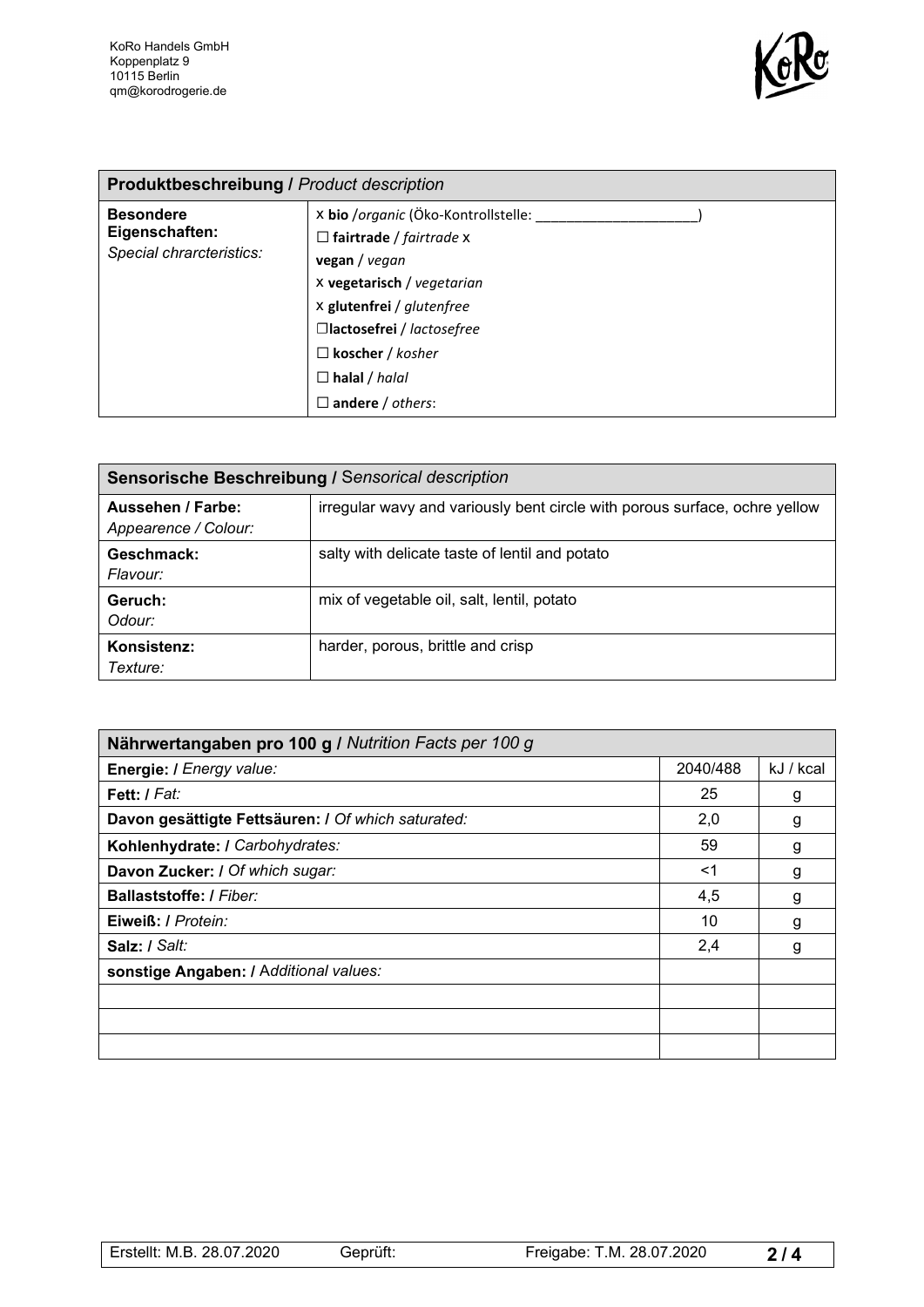

| Lagerung und Haltbarkeit / Storage and Shelf Life             |              |  |
|---------------------------------------------------------------|--------------|--|
| Optimale<br>Lagerungsbedingungen:<br>Storage recommendations: | cold and dry |  |
| Mindesthaltbarkeit:<br>Expected shelf life:                   | months       |  |

## **Allergenkennzeichnung gemäß LMIV 1169 / 2011 /** *Allergen Declaration as per EU Regulation 1169 / 2011*

## **Legende:** *Key*

*a.* **Allergen ist in der Rezeptur enthalten /** *Allergen contained in recipe*

*b.* **Risiko der Kreuzkontamination ist möglich /** *Possible risk of cross contamination*

**c. Allergen ist in der Rezeptur nicht enthalten /** *Allergen not contained in recipe*

|                                               | a  | b                        | c |
|-----------------------------------------------|----|--------------------------|---|
| Glutenhaltiges Getreide / Cereals with gluten | П  | $\mathsf{L}$             | X |
| Krustentiere / Crustaceans:                   | П  | $\mathsf{L}$             | X |
| Ei I Egg                                      | П  | П                        | X |
| Fisch / Fish                                  | П  | П                        | X |
| Soja / Soy                                    | П  | X                        | П |
| Milch (Laktose) / Milk (lactose)              | П  | X                        | П |
| Erdnüsse / Peanuts                            | П  | X                        | ш |
| Andere Schalenfrüchte* / Other edible nuts*   | П  | П                        | X |
| Sellerie / Celery                             | П  | X                        | П |
| Senf / Mustard                                | П  | П                        | X |
| Sesam / Sesame                                | ΙI | ΙI                       | X |
| Schwefeldioxid und Sulphite / Sulphur dioxide | П  | П                        | X |
| Lupinen / Lupin                               | П  | $\mathsf{L}$             | X |
| <b>Weichtiere / Molluscs</b>                  | П  | $\overline{\phantom{a}}$ | X |

**\* Mandeln /** *Almonds***, Haselnüsse /** *Hazelnuts***, Walnüsse /** *Walnuts***, Cashewnüsse /** *Cashews***, Pecannüsse,** *Pecans,* **Paranüsse /** *Brazil nuts***, Pistazien /** *Pistachios***, Macadamianüsse /** *Macadamia nuts*

| Mikrobiologie / Microbiological Parameters:                                   |          |           |  |
|-------------------------------------------------------------------------------|----------|-----------|--|
|                                                                               | Ja / Yes | Nein / No |  |
| Mikrobiologische Analyse durchgeführt /<br>Microbiological analysis performed |          |           |  |